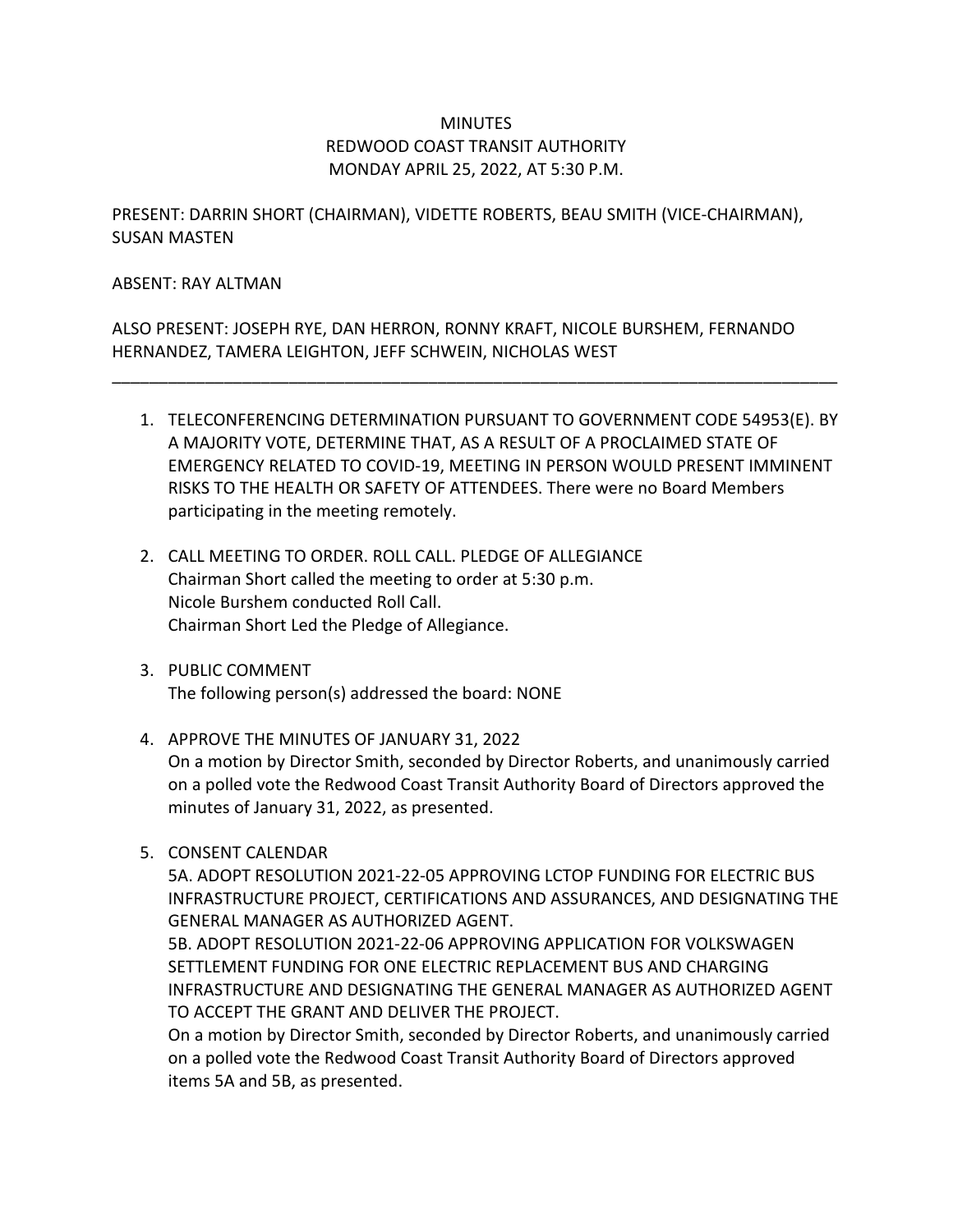- 6. RECEIVE PRESENTATION ON SHORT RANGE TRANSIT PLAN MINI UPDATE Discussion was held regarding Short Range Transit Plan. Mr. Rye introduced Ronny Kraft. Ronny Kraft presented the following in a presentation: Mini SRTP Update Purpose and Timeline; Context – Key changes; Financial Changes; Capital projects and service Changes; and CTSA Options. The overall themes of the update are that RCTA has been fortunate in that its main funding source, TDA LTF funding (locally generated sales taxes collected statewide), has risen dramatically in recent years. This is attributed to improved capture of internet e-commerce transactions by the State of California. The CTSA Chapter update includes an analysis of the maximum funding RCTA can claim under CTSA (about \$50k/year currently) and how much the two current CTSA programs are consuming, and if there might be enough remaining CTSA funds to take on a third program? Director Smith asked if the funding was from Social Services. Mr. Rye responded no, LTF is sales tax on durable goods. Mr. Rye added that he has been approached by the Healthcare District to consider partnering on a potential project that could develop some type of medical/shopping shuttle to Southern Oregon. No action was taken on this item today.
- 7. RECEIVE PRESENTATION UPDATING CULTURAL CENTER HUB PLANNING PROJECT Discussion was held regarding the Cultural Center Hub Planning Project. Mr. Rye introduced Jeff Schwein of Green Dot Transportation, RCTA's planning consultant on the project. Jeff Schwein presented the following in a presentation. Mr. Schwein reported that his team took a look at six different locations that could become host sites for a transit center/hub, then looked at different options on how to construct a hub at each location in order for it to be effective.

Jeff Schwein presented 6 different locations where the project could be developed. The current RCTA transit hub location was identified as Site #1.

Site #1 is on Front Street between K & L. This lacks the convenient of nearby access to restrooms for patrons and drivers and any space for ticket and information booth. In addition, due to one-way nature of the curb space, and the proximity to US 101, the current site doesn't work well with RCTA's Route 2, which serves the west side, due to multiple signals and stop signs before Route 2 reaches its first bus stop. Site #1, flawed as it is, technically could work if Front Street improvements in the future could include an improved circulation design and more room for amenities at this location.

Site #2 on the southwest corner of  $4<sup>th</sup>$  and I, would require a small reconfiguration and loss of several parking spaces. An advantage of this City-owned lot would include access from either  $4<sup>th</sup>$  or I Streets, a close proximity to a future public restroom planned by the City for the property. Director Smith suggested using a building located on  $3<sup>rd</sup>$  Street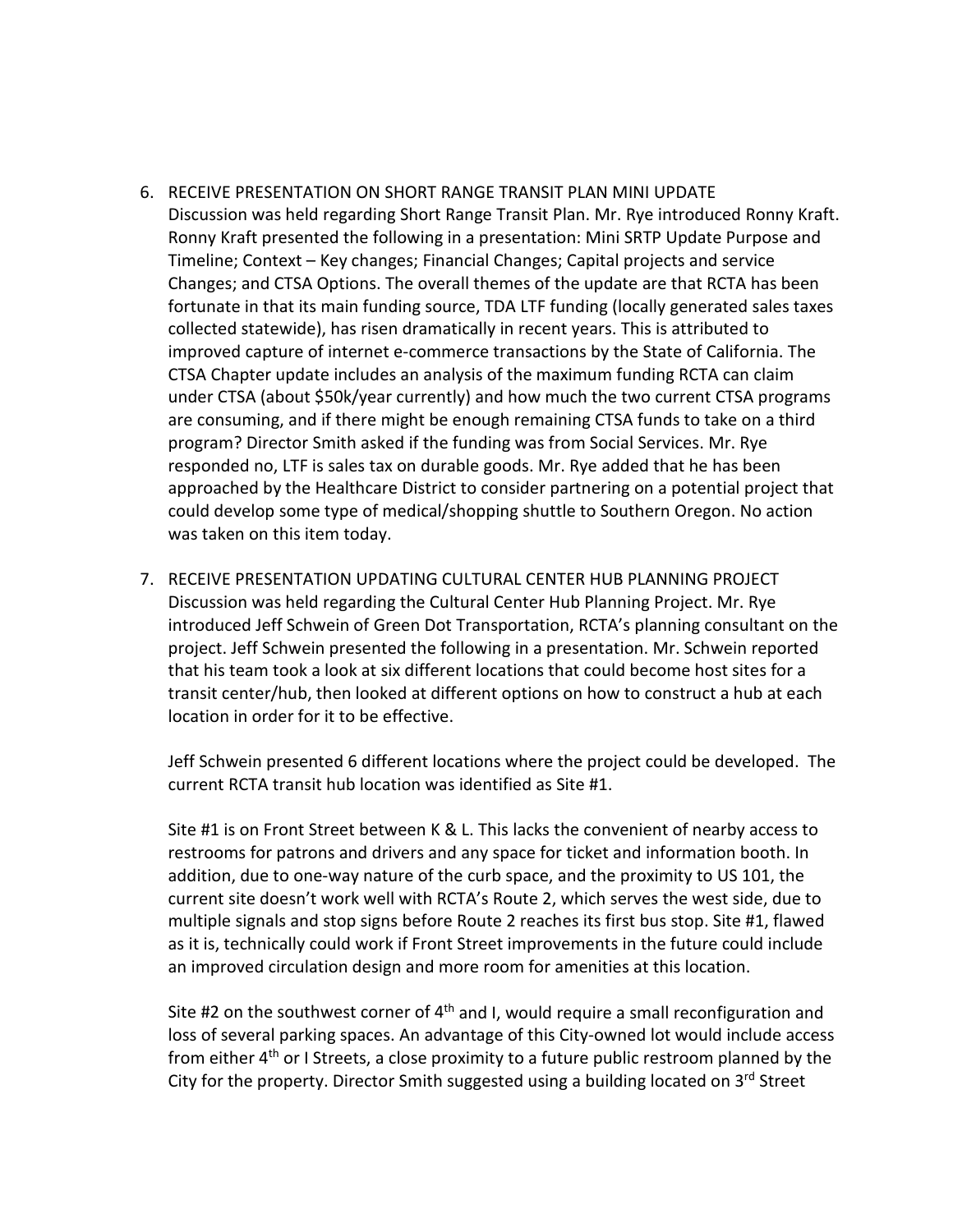nearby that is currently available for lease. Chairman Short commented that the restrooms planned for this site are a Downtown Divas project that is in the works.

Site #3 is on the northwest corner of K and Front Street. This City-owned lot is the parking lot for the library and the location of the Farmers Market. Recent Investments to parking lot include several new electric vehicle charging stations. Reconfigurations of lot would result in loss of parking spaces, which are well-used today. Even as busy and highly utilized as it is today, it was felt that there could be ample space for daily bus operations. It does not have access to restroom facilities without leasing office space nearby. There is a storefront office that was available for lease recently, which could provide restrooms (indoor, in the office area) and a good spot for ticket sales but it may or may not have line of sight to bus operations.

Site #4 is a City-owned parking lot between H & I Streets. This site is lightly used today, has plenty of space, access from either H or I Streets, and is adjacent to the Surf Senior Apartments. To make the site viable, the site will need tree removal and driveway/lot resurfacing. The restroom access here is better than the current site today, as the City's play land public restrooms are just across Front street, a short walk. Reconfiguration of lot would likely result in loss of parking spaces. Limited hardscape would need to be altered. Potential for increased ridership from adjacent senior and nearby multi-family housing. The island area in the center of this lot could host either a mobile kiosk or a permanent structure. Chairman Short suggested looking into some office space that may be available near that site, to the north.

Site #5 is on Front Street at Play Street and is about a block west of the current hub location. This site is superior to the current location in that it closer to the City public restrooms by the play area and it would allow buses direct access in all three directions, as westside serving buses could turn left on K Street and avoid US 101 delays. Disadvantages include potential coastal commission development challenges, and pedestrian crossings would need to be improved. RCTA could work with City to integrate its needs into the upcoming design of major improvements to Front Street. This site would be similar to the current site (Site #1) in that it would not require City to lose many parking spaces, as the improvements would be primarily in the street ROW.

Site #6 is located on the southeast corner of Stamps Way and Play Street. Site #6 is similar to Sites 1 and 5, located mostly in street ROW, but also is located a block off of Front Street. Design here can cut into south side curb and develop either a mobile kiosk or a permanent structure in the park area adjacent to the Play Street ROW. This site is the closest to the City public restrooms next to the play area and has plenty of room assuming City would support use of some of Beachfront Park. Even if no space outside Play Street ROW were made available, it is possible this site could host a mobile kiosk.

Director Roberts asked if these would all be leased properties. Mr. Rye responded no, that only the City lots would require leases/agreements, Sites 1, 5, and 6 are located in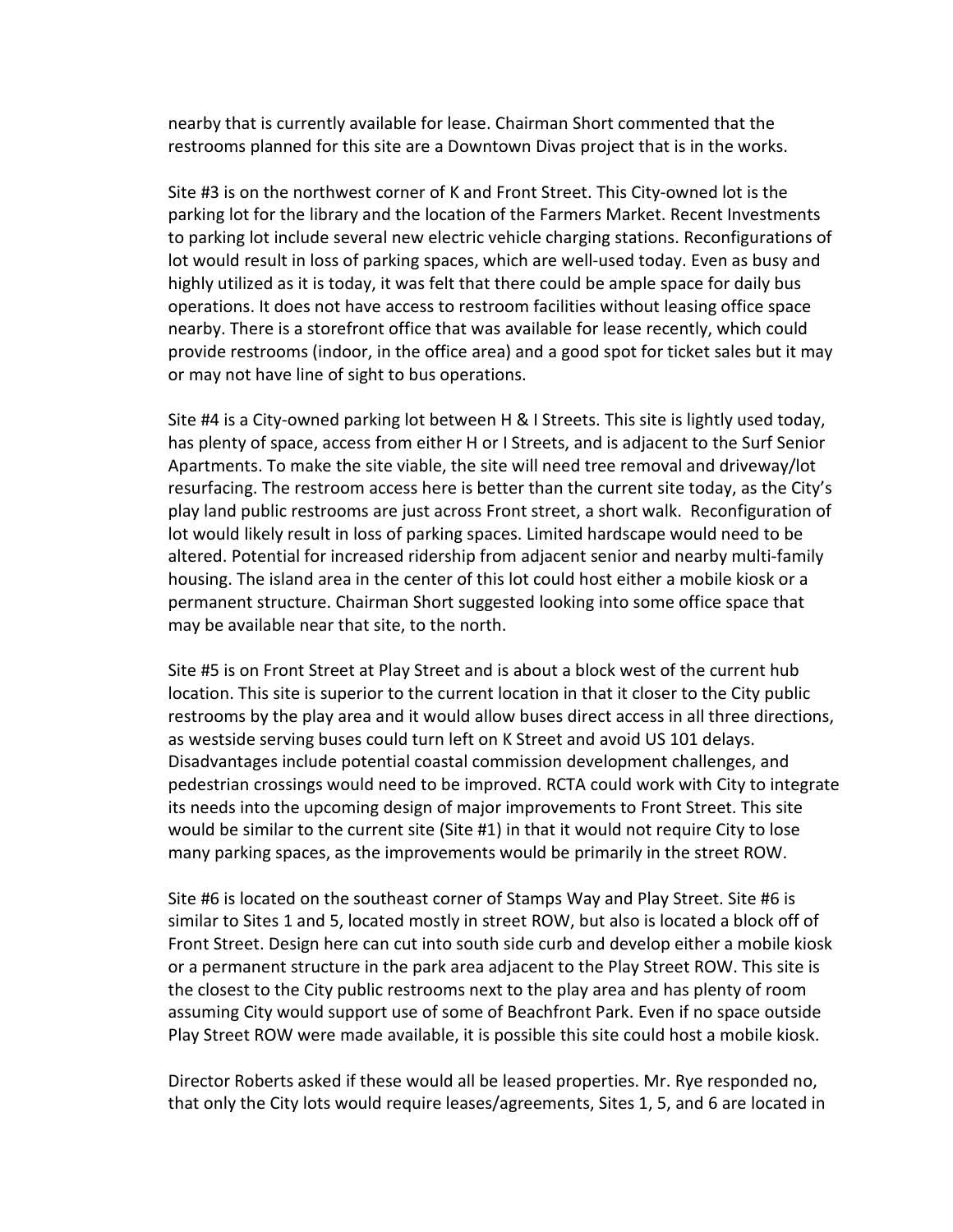the public right of way (ROW). Director Smith asked what the worst issues with the current site are? Mr. Rye responded the one-way nature forces buses to exit east and for one of RCTA's current routes, that is a negative. Distance to public restrooms is an even bigger problem with the current site. There are no restrooms for drivers or patrons within a quick walk. There is no room for a structure or mobile kiosk to provide the desired onsite staff to improve customer service and security. Director Smith asked if there were any issues with security now. Fernando Hernandez responded that its fairly common for drunk and homeless to harass the drivers (and passengers) at this location. Director Smith wanted to know what is the next step? Mr. Schwein responded we would need to get identify a preferred location and then obtain City support for using the site. RCTA will need to program some funding to the project to perform the design and engineering on whatever is lacking at the selected site, and decide whether a mobile kiosk will be desired (at least initially) or if RCTA would want to skip that phase and focus on building something more permanent, like a coffee kiosk building.

Discussion was brief on the approach of staffing the new location, centering mostly on a mobile kiosk setup versus building a brick and mortar coffee shop-style kiosk. One option is a mobile unit, a movable kiosk that would drive to/from the site each morning and return to the RCTA yard each night. This would accomplish the hub staffing goal, as First Transit would station an employee there all day to monitor service and answer any customer questions. Within this option are possibilities such as a food truck style vehicle, or as frugal as retrofitting a retired RCTA bus to become the mobile kiosk. Cost ranges on the mobile kiosk ranged from under \$100k (retrofit RCTA bus) to nearly \$580k should RCTA purchase an RV Style bus. There would also likely be some civil improvements required for whichever type vehicle is selected, in order to provide ADA access to the ticket windows. The second option for developing the hub at whatever location selected was to plan for and eventually build a permanent structure (like a coffee shop), which could range in cost between \$500,000 and \$625,000 excluding any land costs. Mr. Schwein presented photos of a transit center/hub in Chico as an example of what a permanent structure could look like. RCTA may want to pursue both, initially a mobile kiosk with ADA improvements, then ultimately, as funding allows, a brick and mortar permanent building with ticket booth and public restrooms.

By unanimous vote the Redwood Coast Transit Authority Board of Directors agreed to move forward with site #4 as Preferred Site, and directed staff to initiate further discussions with the City about use of that property as a transit center site, and identify a minimum package of improvements (including mobile kiosk options) that would be needed to allow RCTA to move its current Cultural Center hub to this location.

#### 8. 2022 RCTA ANNUAL STRATEGIC PLANNING WORKSHOP

- o RCTA FINANCIAL OUTLOOK HIGHER LABOR COSTS, ONGOING CAPITAL FUND SHORTFALL
- o CARB INNOVATIVE CLEAN TRANSIT ZERO EMISSION BUSES) COMPLIANCE PLANNING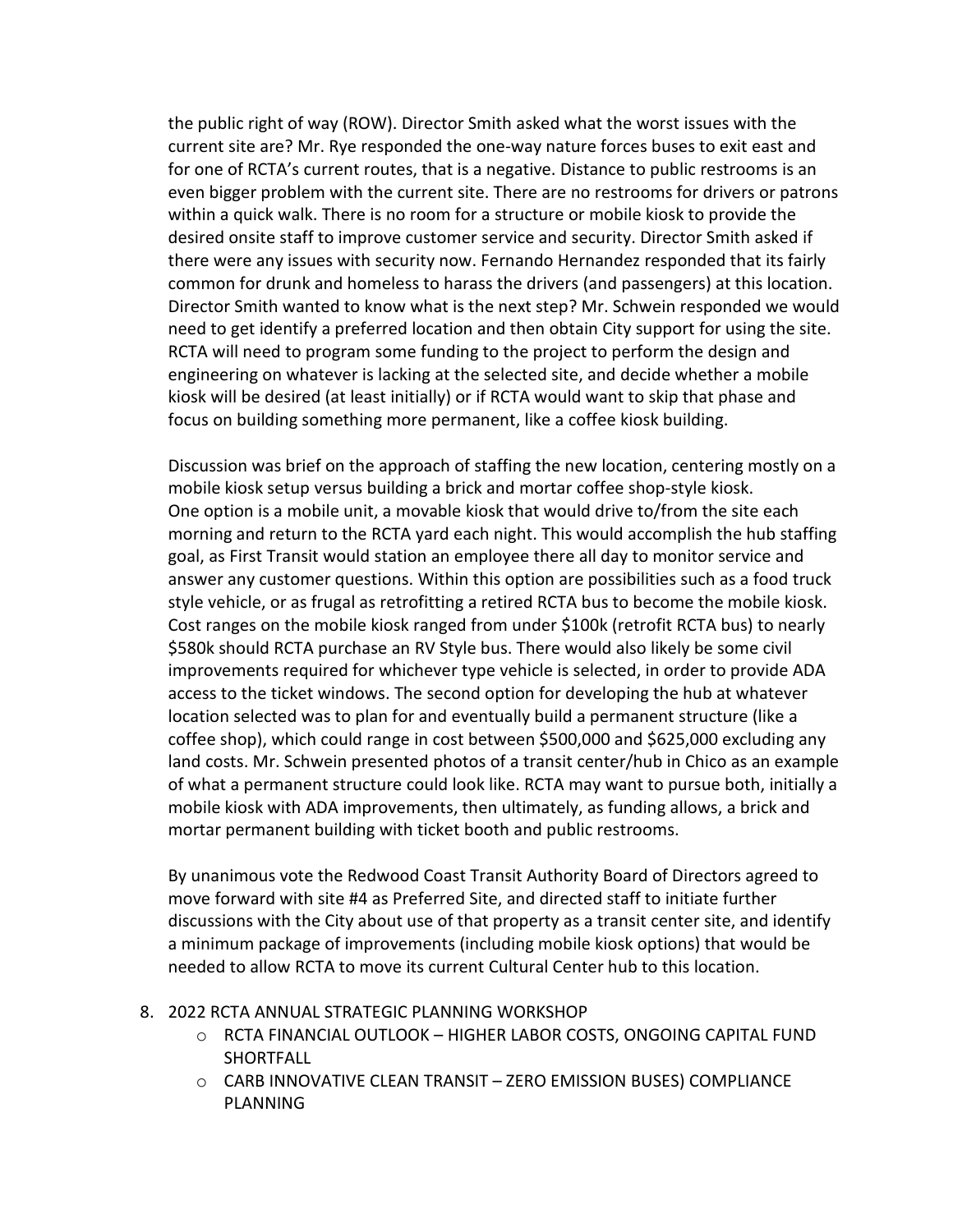o PREVIEW FY 2022-23 SERVICE CHANGE CONCEPTS, SUMMER SCHEDULE **CONCEPT** 

o CTSA PROJECT DISCUSSION – 2 YEAR UPDATE, POSSIBLE FUTURE PROJECTS Dan Herron gave the Board an orientation on the following: Sources of RCTA Funding; RCTA Funding Trends; Trends in RCTA's Various Funding Sources; Where RCTA Spends its Money; How we are doing financially in FY 21-22; and preliminary budget Issues for FY 22-23. In general, RCTA has maneuvered through the pandemic and strengthened its position financially, thanks to proactive service downsizing plus significant one-time federal pandemic assistance. RCTA continues to struggle with inadequate capital project funding, forcing RCTA to dedicate funding every year to reserves which are then used not only as operating reserves, but also for local funds on major capital projects. RCTA has successfully elevated its contractor wages over the last couple years but First Transit is still struggling to hire and retain employees in this tough labor market.

Mr. Rye reported out on the following: RCTA's CTSA Programs – 2 - Year Report Card; RCTA CTSA Funding Situation 2 Years In; Potential Projects that RCTA CTSA could pursue; and future CTSA program expansion opportunities. Mr. Rye reported on RCTA's plan to comply with CARB (California Air Resources Board) ICT Zero Emission Bus Rule, which will eventually require RCTA to purchase only Zero Emission Buses (ZEBs). RCTA is considering whether to report and comply with CARB ICT alone, as a single agency, or as a partner with the Far North Transit Operators on a joint reporting/compliance effort.

# 9. DISCUSSION OF FY 2021-22 YEAR-TO-DATE BUDGET AND DRAFT FY 2022-23 RCTA BUDGET

Discussion was held in regard to FY 2021-22 Year-To-Date Budget and Draft FY 2022-23 RCTA Budget. Mr. Rye reported the Fiscal Year 2021-22 Budget is running under budget through the first nine months. The fuel cost has grown to be very high but fortunately other costs have come in lower than budgeted. We will have a budget amendment to move money around at the May 23, 2022, Board meeting to better capture the capital project activity that has occurred, or has not occurred, in FY 21-22.

Mr. Rye reported the highlights of the Preliminary FY 2022-23 Budget include: Increased labor costs as contained in the 2022 Operations and Maintenance Contract; Assumes lower annual revenue hours based on lower baseline hours; Projects a notable revenue increase (especially TDA LTF funding); FY 22-23 will be active year of capital projects expenditures, including engineering on the electric bus charging infrastructure, planning and engineering for the transit hub project, and potentially some kind of procurement of a mobile kiosk. The service plan for FY 22-23 includes a small increase in revenue hours over current (Spring 2022) service levels, including a new robust summer service schedule that reinstates most of the services cut at the start of the pandemic. The service plan also assumes a full academic year of Route 300 School tripper service; 6 days per week service year round (on select routes); assumes stable advertising revenue; assumes fuel prices remain sky high; includes residual rollover funds for bus stop improvements; and will budget for the maximum potential bus replacement